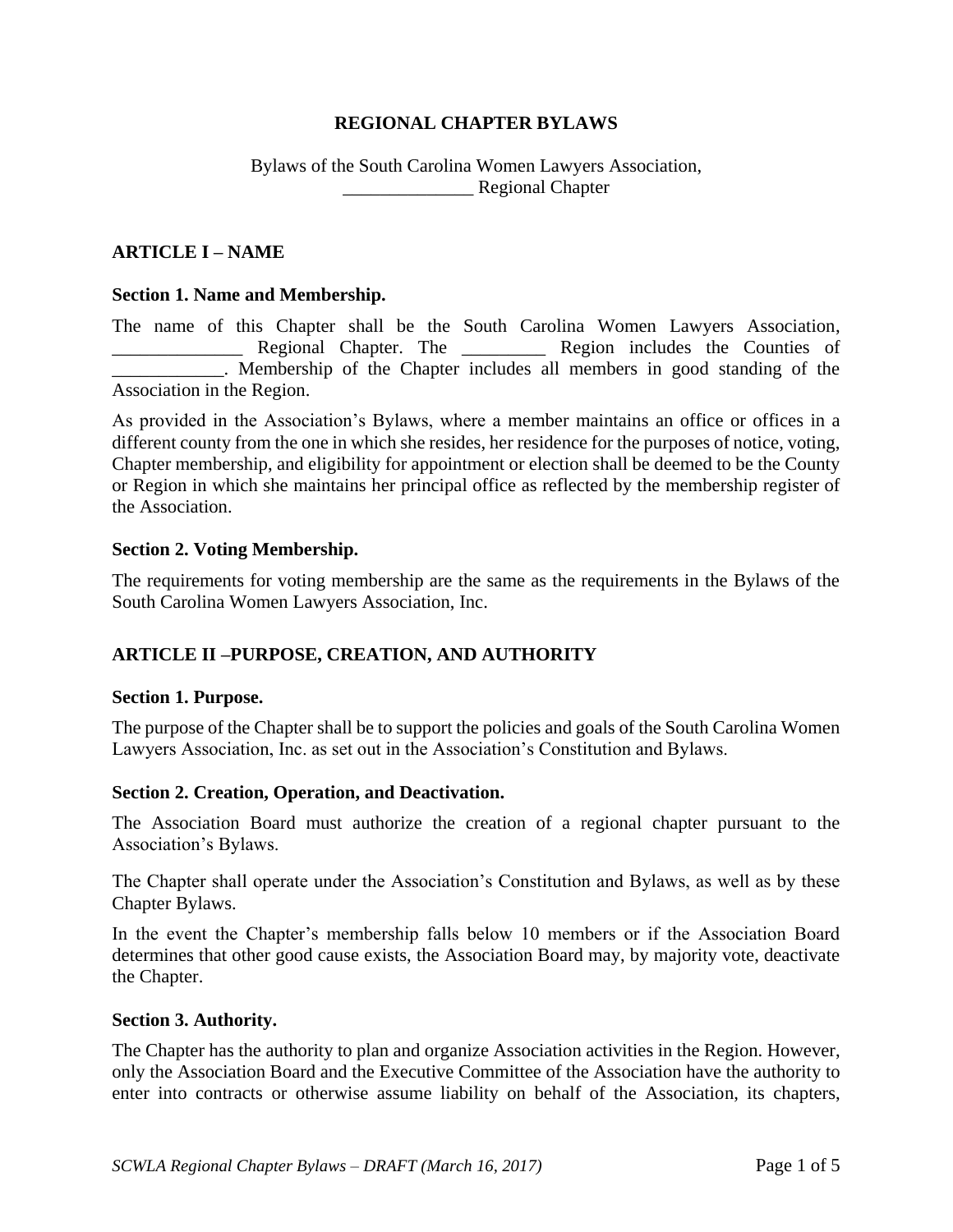committees, and any other subset of the Association.

## **Section 4. Dues and Chapter Funds.**

Dues payable by members of the Chapter shall be paid to the Association. The Association Board shall determine the amount of membership dues to be allocated to the Chapter, based in part upon the annual proposed budget. Each Regional Chapter shall control its allocated portion of membership dues.

# **ARTICLE III - MEETINGS**

### **Section 1. Regular Meetings.**

The regular meetings of the chapter shall be held *[examples: "on the fexamples: "on the second Tuesday of each month" and "once a quarter"]*.

### **Section 2. Quorum.**

Ten (10) members of the chapter shall constitute a quorum.

# **ARTICLE V – BOARD OF DIRECTORS**

### **Section 1. Board's Purpose and Duties.**

The Chapter Board is responsible for planning and organizing Association activities in the Region and encouraging membership and active participation in the Association at both the regional and state levels.

#### **Section 2. Membership; Tenure.**

The Chapter Board of Directors shall consist of the Chair, Chair-Elect, Vice-Chair, Immediate Past-Chair, and no more than five (5) Directors to be elected by the Region's membership.

Except for the Chapter's first year when two (2) of the non-Officer Directors shall be elected for a one-year term, the non-Officer Directors shall be elected for two-year terms. Terms of office shall run from the first regular board meeting in January following the annual election until his or her qualified successor has been elected and is likewise seated. Retiring directors shall continue to vote on any special matters pending the seating of the new Board in January.

All Chapter Directors shall be limited to two consecutive terms on the Chapter Board. Any former Chapter Director shall be eligible to again serve as a Chapter Director after being off the Chapter Board for at least one calendar year.

## **Section 3. Eligibility for Office.**

All members satisfying Article I, Section 1, are eligible to serve as a non-Officer Director.

#### **Section 4. Nominations and Election.**

Except for the year of its creation, in electing the non-Officer members of the Chapter Board, the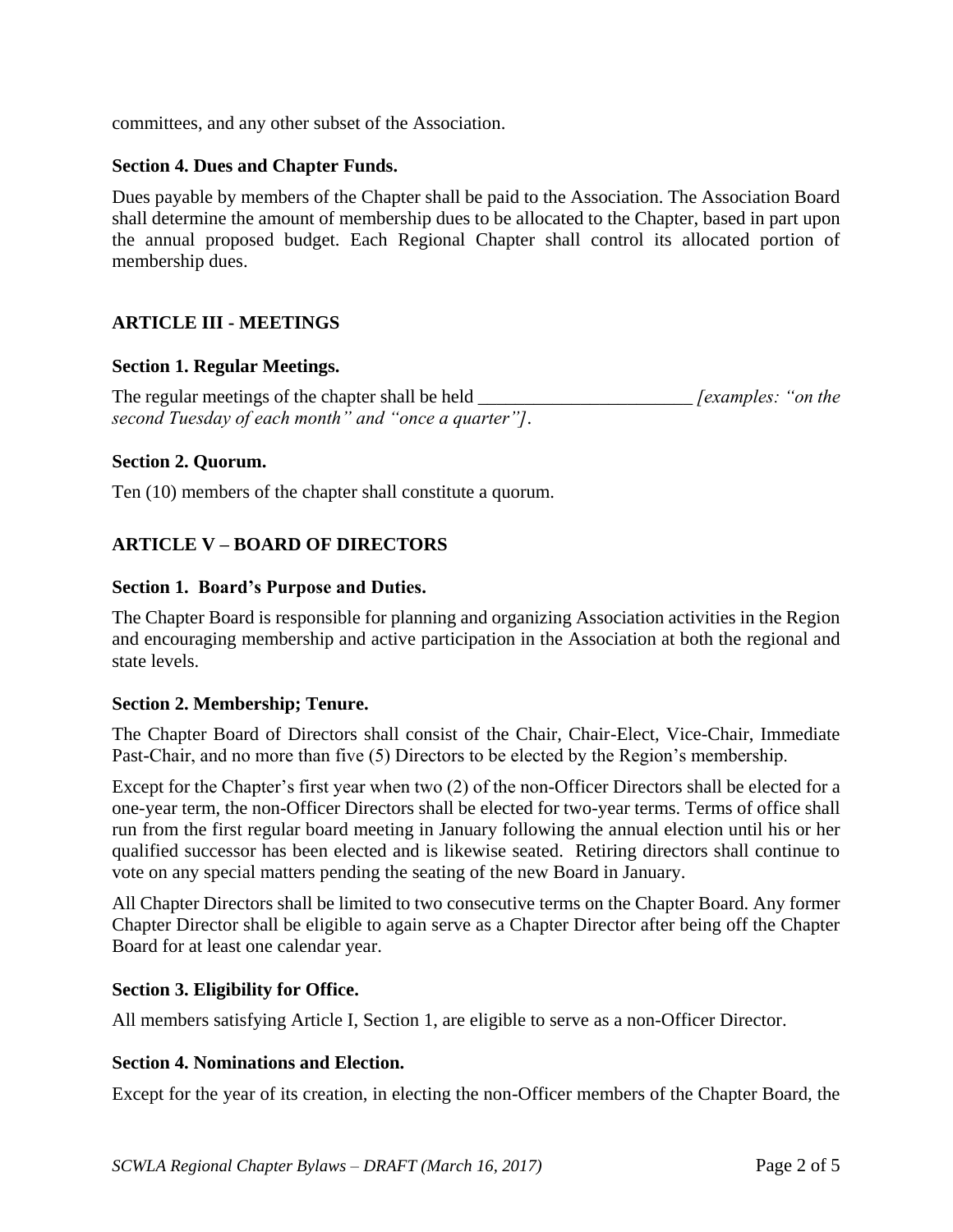Chapter shall follow the same process and deadlines for members of the Association Board.

# **Section 5. Resignation; Removal.**

A Chapter Director may resign at any time by communicating the resignation to the Chapter Vice-Chair in writing. A Chapter Director may be removed at any time with cause on a two-thirds vote of the membership of either the Chapter Board or the Board of the state Association.

For purposes of this section, the term "cause" means any of the following: (a) the member's physical or mental illness rendering the member incapable of performing duties to the Association for a period of more than three consecutive months; (b) the member's absence from three Chapter Board meetings in a single calendar year without cause deemed adequate by the Chapter Board; (c) the member's continued neglect or failure, after written demand, to discharge duties or to obey a specific written directive from the either the Chapter or State Board; (d) conflicts which render the member incapable of fulfilling the member's duties to the Association; (e) the member's engaging in adjudicated misconduct which is injurious to the Association; (f) the member's conviction of any felony or any crime involving moral turpitude; and (g) conduct which would seriously impair the member's ability to perform the member's duties to the Association. In the event of removal, the position will be filled in the manner outlined in the Bylaws.

## **Section 5. Vacancies.**

In the event of a vacancy in a non-Officer Director position, the Chapter Board may fill the vacancy for the remainder of the unexpired term. A vacancy occurs when a Chapter Director resigns from the position, is removed, is no longer a resident of the region, or is no longer a member of the Association through either resignation or failure to pay dues.

## **Section 6. Committees of the Board of Directors.**

The Chapter Board of Directors may establish such committees as shall from time to time be needed to carry on the work of the Chapter and to advance the Association's goals at the regional level. In establishing a new committee, the Chapter Board shall state the area of its proposed activities. Committees shall be directly responsible and report to the Board, and any subcommittee of a Committee shall be directly responsible and report to its parent committee. The Chair(s) of Board Committees shall be appointed by the Chair, and shall serve for one year; Committee Chairs are eligible for reappointment. Any active member of the Association who is a member of the Region may serve on any Committee.

## **ARTICLE VI - OFFICERS**

## **Section 1. Officers.**

The officers of the chapter shall be a Chair, a Chair-Elect, and a Vice-Chair.

## **Section 2. Office Holding Limitations.**

No member shall hold more than one elected office at a time.

## **Section 3. Term.**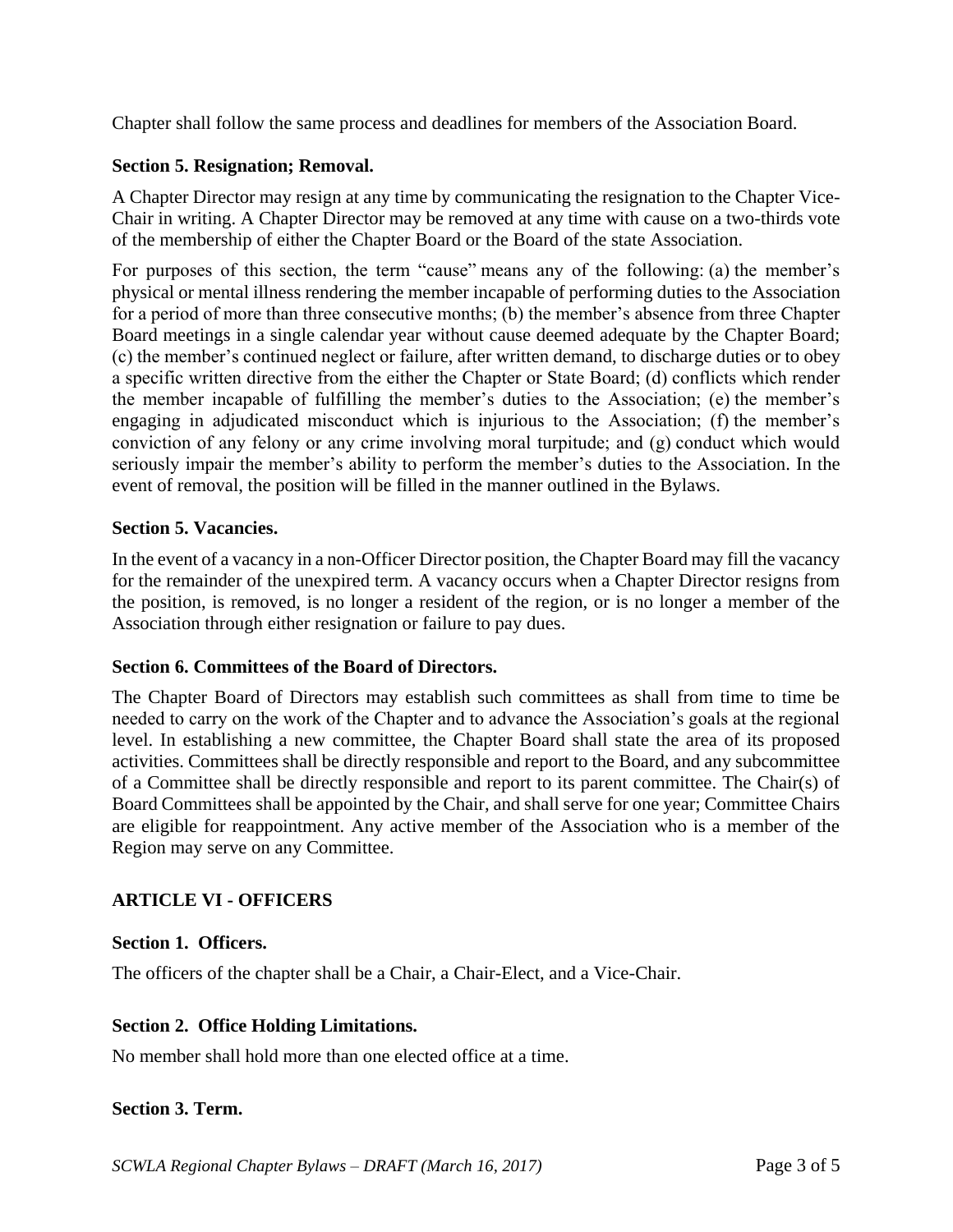Officers will be elected for a term of one year.

# **Section 4. Authority and Duties.**

All officers shall have the authority and duties specified below in addition to that normally incident to their respective offices.

# **Section 4.1 Chair.**

The Chair shall preside at all meetings of the Chapter and the Board of Directors and shall appoint the chair and members of all committees. She shall be the official spokesman for the Association and shall have general charge and supervision of its affairs subject to the authority of the Board of Directors.

# **Section 4.2 Chair-Elect.**

The Chair-Elect shall perform such duties as the Chair may assign and, except as otherwise provided, the duties of the Chair when the Chair is disabled from performing her duties or absent from any meeting of the Chapter or the Board of Directors. In addition, the Chair-Elect shall supervise the safekeeping of the Chapter funds and shall report periodically on its financial condition to the Chapter Board and, as requested, to the Association Board. She shall also prepare a proposed annual budget to the Chapter Board for approval and, once approved, to the Treasurer of the Association during the Association's annual budgeting process. She shall perform such other duties as shall be assigned to her by the Chair or the Board of Directors.

## **Section 4.3. Vice-Chair.**

The Vice-Chair shall

- (a) keep the respective minutes and records of the Chapter and the Board of Directors;
- (b) maintain the roster of the members of the Board;
- (c) receive, certify, and publish nominations of members of the Board;
- (d) receive, certify, and publish the results of elections;
- (e) receive and maintain as the property of the Association all papers, addresses, and reports to the Chapter and the Board of Directors; and
- (f) give notice when notice is required to be given to the Board of Directors, or the Chapter members.

In addition, by no later than January 31 of each year, the Vice-Chair must provide the Association Board with the names of all officers and Committee chairs, as well as a summary of the anticipated Regional Chapter meetings and activities for the upcoming calendar year. She will also be responsible for periodic reports on Chapter meetings and activities as requested by the Association Board.

## **Section 5. Eligibility for Office.**